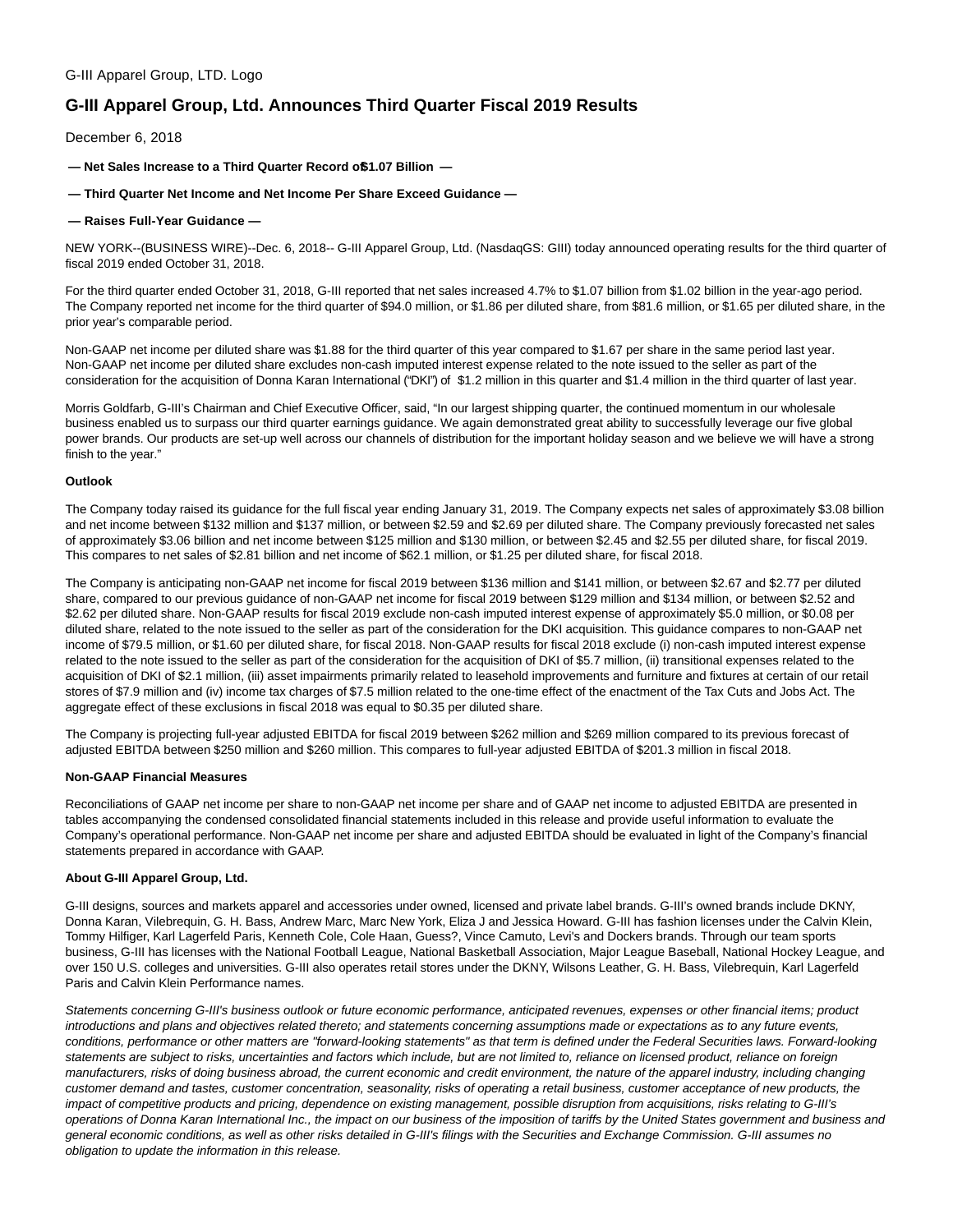### **G-III APPAREL GROUP, LTD. AND SUBSIDIARIES (Nasdaq: GIII) CONDENSED CONSOLIDATED STATEMENTS OF INCOME**

(In thousands, except per share amounts)

|                                              | <b>Three Months Ended</b><br>October 31, |                         | <b>Nine Months Ended</b><br>October 31, |           |
|----------------------------------------------|------------------------------------------|-------------------------|-----------------------------------------|-----------|
|                                              | 2018                                     | 2017                    | 2018                                    | 2017      |
|                                              | (Unaudited)                              |                         | (Unaudited)                             |           |
| Net sales                                    |                                          | \$1,072,982 \$1,024,993 | \$2,309,423 \$2,092,040                 |           |
| Cost of goods sold                           | 690,882                                  | 633,897                 | 1,461,252                               | 1,296,239 |
| Gross profit                                 | 382,100                                  | 391,096                 | 848,171                                 | 795,801   |
| Selling, general and administrative expenses | 232,052                                  | 242,740                 | 632,983                                 | 636,000   |
| Depreciation and amortization                | 10,033                                   | 6,906                   | 28,868                                  | 27,480    |
| Operating profit                             | 140,015                                  | 141,450                 | 186,320                                 | 132,321   |
| Other income (loss)                          | 176                                      | (2,072)                 | (303)                                   | (2,935)   |
| Interest and financing charges, net          | (12, 323)                                | (11, 431)               | (32, 153)                               | (31, 266) |
| Income before income taxes                   | 127,868                                  | 127,947                 | 153,864                                 | 98,120    |
| Income tax expense                           | 33,843                                   | 46,322                  | 39,877                                  | 35,454    |
| Net income                                   | \$94,025                                 | \$81,625                | \$113.987                               | \$62,666  |
| Net income per common share:                 |                                          |                         |                                         |           |
| Basic                                        | \$1.91                                   | \$1.67                  | \$2.32                                  | \$1.29    |
| <b>Diluted</b>                               | \$1.86                                   | \$1.65                  | \$2.26                                  | \$1.27    |
| Weighted average shares outstanding:         |                                          |                         |                                         |           |
| <b>Basic</b>                                 | 49,231                                   | 48,846                  | 49,176                                  | 48,729    |
| <b>Diluted</b>                               | 50,494                                   | 49,528                  | 50,345                                  | 49,410    |

# **Selected Balance Sheet Data (in thousands): At October 31,**

|                                   | 2018        | 2017      |
|-----------------------------------|-------------|-----------|
|                                   | (Unaudited) |           |
| Cash and cash equivalents         | \$66,080    | \$68,229  |
| Working capital                   | 961,513     | 928,371   |
| Inventories                       | 616,162     | 592,822   |
| <b>Total Assets</b>               | 2,551,068   | 2,259,053 |
| Long-term debt                    | 694.277     | 726,608   |
| <b>Total Stockholders' Equity</b> | 1,180,955   | 1,106,932 |

# **G-III APPAREL GROUP, LTD. AND SUBSIDIARIES RECONCILIATION OF GAAP NET INCOME PER SHARE TO NON-GAAP NET INCOME PER SHARE**

|                                                 |             | <b>Three Months Ended Nine Months Ended</b> |             |        |
|-------------------------------------------------|-------------|---------------------------------------------|-------------|--------|
|                                                 | October 31, |                                             | October 31, |        |
|                                                 | 2018        | 2017                                        | 2018        | 2017   |
|                                                 | (Unaudited) |                                             |             |        |
| GAAP diluted net income per common share \$1.86 |             | \$1.65                                      | \$2.26      | \$1.27 |
| Excluded from non-GAAP:                         |             |                                             |             |        |
| Non-cash imputed interest                       | 0.03        | 0.03                                        | 0.08        | 0.09   |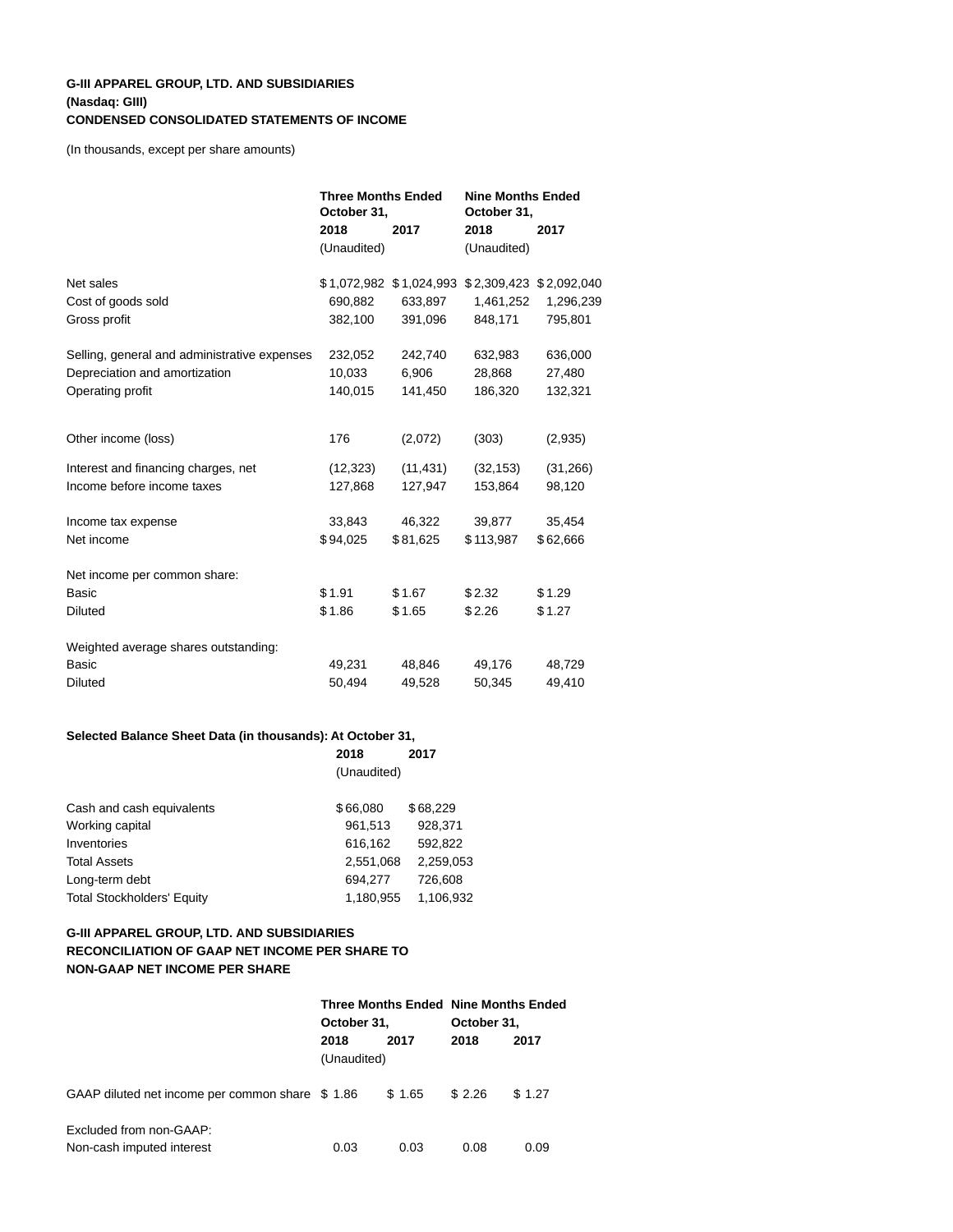| Transitional expenses associated with the<br>DKI acquisition |        |        |        | 0.04   |
|--------------------------------------------------------------|--------|--------|--------|--------|
| Income tax impact of non-GAAP adjustments                    | (0.01) | (0.01) | (0.02) | (0.05) |
| Non-GAAP diluted net income per common<br>share, as defined  | \$1.88 | \$1.67 | \$2.32 | \$1.35 |

Non-GAAP diluted net income per common share is a "non-GAAP financial measure" that excludes non-cash imputed interest expense and, for the nine months ended October 31, 2017, also excludes transitional expenses associated with the DKI acquisition. Income tax impacts of non-GAAP adjustments are calculated using the effective tax rates for the respective periods. Management believes that this non-GAAP financial measure provides meaningful supplemental information regarding our performance by excluding items that are not indicative of our core business operating results. Management uses this non-GAAP financial measure to assess our performance on a comparative basis and believes that it is also useful to investors to enable them to assess our performance on a comparative basis across historical periods and facilitate comparisons of our operating results to those of our competitors. The presentation of this financial information is not intended to be considered in isolation or as a substitute for, or superior to, the financial information prepared and presented in accordance with GAAP.

### **G-III APPAREL GROUP, LTD. AND SUBSIDIARIES RECONCILIATION OF FORECASTED AND ACTUAL NET INCOME TO FORECASTED AND ACTUAL ADJUSTED EBITDA (In thousands)**

|                                                              | <b>Forecasted Twelve Actual Twelve</b><br><b>Months Ending</b><br><b>January 31, 2019</b><br>(Unaudited) | <b>Months Ended</b><br><b>January 31, 2018</b> |
|--------------------------------------------------------------|----------------------------------------------------------------------------------------------------------|------------------------------------------------|
| Net income                                                   | \$132,000 - 137,000 \$62,124                                                                             |                                                |
| Transitional expenses associated with the<br>DKI acquisition |                                                                                                          | 2,050                                          |
| Asset impairment charges                                     |                                                                                                          | 7,884                                          |
| Depreciation and amortization                                | 39,000                                                                                                   | 37,783                                         |
| Interest and financing charges, net                          | 45,000                                                                                                   | 43,488                                         |
| Income tax expense                                           | 46,000 - 48,000                                                                                          | 47,925                                         |
| Adjusted EBITDA, as defined                                  | \$262,000 - 269,000 \$201,254                                                                            |                                                |

Adjusted EBITDA is a "non-GAAP financial measure" which represents earnings before depreciation and amortization, interest and financing charges, net, and income tax expense and, for fiscal 2018, also excludes transitional expenses associated with the DKI acquisition and asset impairment charges primarily related to leasehold improvements and furniture and fixtures at certain of our retail stores. Adjusted EBITDA is being presented as a supplemental disclosure because management believes that it is a common measure of operating performance in the apparel industry. Adjusted EBITDA should not be construed as an alternative to net income, as an indicator of the Company's operating performance, or as an alternative to cash flows from operating activities as a measure of the Company's liquidity, as determined in accordance with GAAP.

#### **G-III APPAREL GROUP, LTD. AND SUBSIDIARIES RECONCILIATION OF FORECASTED AND ACTUAL NET INCOME TO NON-GAAP NET INCOME**

(In thousands)

|            | <b>Forecasted Twelve</b><br><b>Months Ended</b><br><b>January 31, 2019</b><br>(Unaudited) | <b>Actual Twelve</b><br><b>Months Ended</b><br><b>January 31, 2018</b> |
|------------|-------------------------------------------------------------------------------------------|------------------------------------------------------------------------|
| Net income | \$132,000 - 137,000                                                                       | 62.124<br>SS.                                                          |

Excluded from non-GAAP: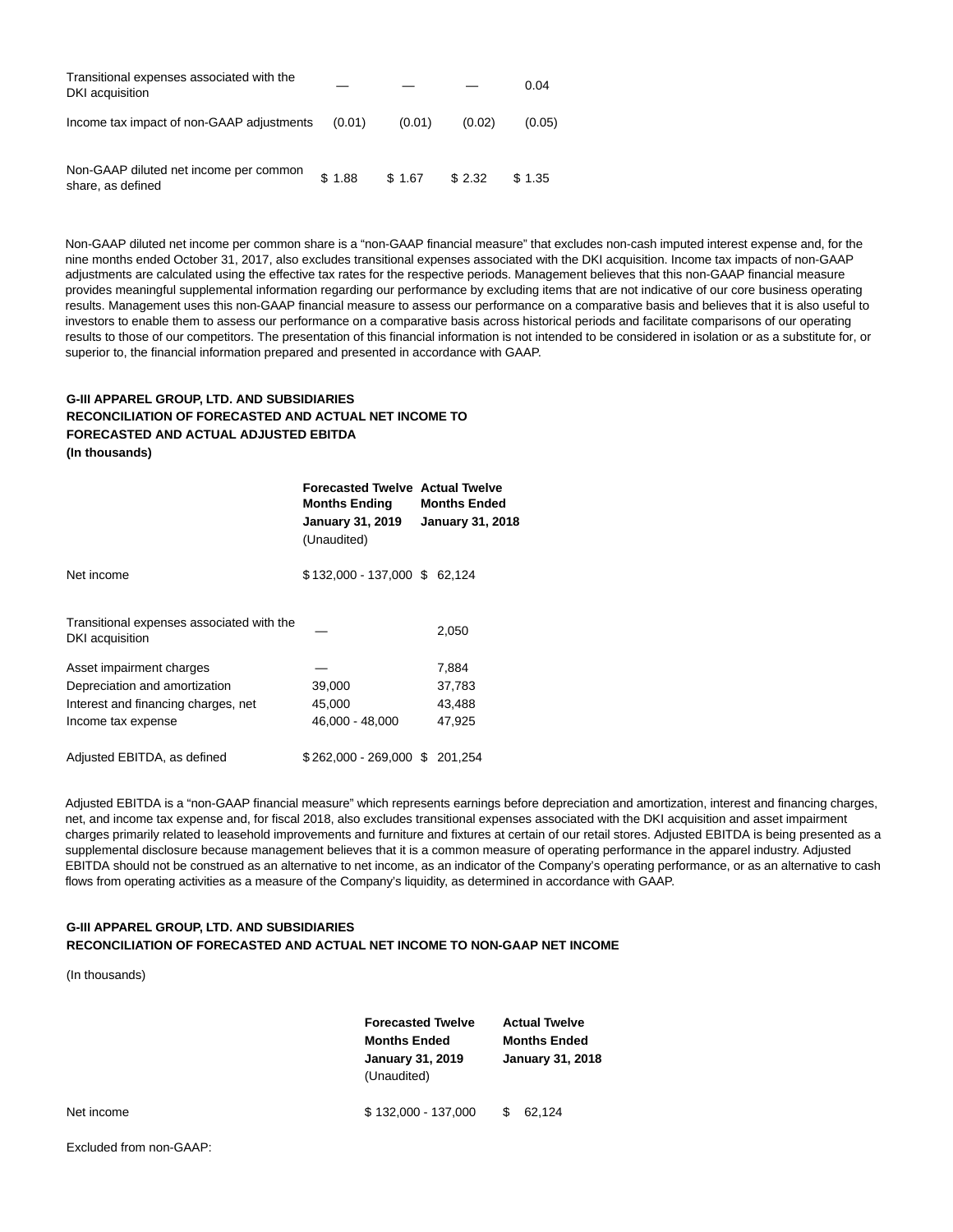| Transitional expenses associated with the<br>DKI acquisition                 |                     | 2,050            |
|------------------------------------------------------------------------------|---------------------|------------------|
| Non-cash imputed interest                                                    | 5.000               | 5.714            |
| Asset impairment charges                                                     |                     | 7,884            |
| Tax Cuts and Jobs Act enactment<br>Income tax impact of non-GAAP adjustments | (1,000)             | 7.477<br>(5,871) |
| Non-GAAP net income, as defined                                              | \$136,000 - 141,000 | 79,378           |

Non-GAAP net income is a "non-GAAP financial measure" that excludes non-cash imputed interest and, in fiscal 2018, also excludes (i) transitional expenses associated with the DKI acquisition, (ii) asset impairment charges primarily related to leasehold improvements and furniture and fixtures at certain of our retail stores and (iii) income tax charges related to the one-time effect of the enactment of the Tax Cuts and Jobs Act. These income tax charges primarily relate to reduction of deferred tax assets and taxes due on foreign earnings. Income tax impacts of non-GAAP adjustments are calculated using the effective tax rates for the respective periods, exclusive of one-time charges. Management believes that this non-GAAP financial measure provides meaningful supplemental information regarding our performance by excluding items that are not indicative of our core business operating results. Management uses this non-GAAP financial measure to assess our performance on a comparative basis and believes that it is also useful to investors to enable them to assess our performance on a comparative basis across historical periods and facilitate comparisons of our operating results to those of our competitors. The presentation of this financial information is not intended to be considered in isolation or as a substitute for, or superior to, the financial information prepared and presented in accordance with GAAP.

## **G-III APPAREL GROUP, LTD. AND SUBSIDIARIES RECONCILIATION OF FORECASTED AND ACTUAL NET INCOME PER SHARE TO FORECASTED AND ACTUAL NON-GAAP NET INCOME PER SHARE**

|                                                              | <b>Forecasted Twelve Actual Twelve</b><br><b>Months Ended</b><br><b>January 31, 2019</b> | <b>Months Ended</b><br><b>January 31, 2018</b> |  |
|--------------------------------------------------------------|------------------------------------------------------------------------------------------|------------------------------------------------|--|
|                                                              | (Unaudited)                                                                              |                                                |  |
| GAAP diluted net income per common share \$ 2.59 - 2.69      |                                                                                          | \$<br>1.25                                     |  |
| Excluded from non-GAAP:                                      |                                                                                          |                                                |  |
| Transitional expenses associated with the<br>DKI acquisition |                                                                                          | 0.04                                           |  |
| Non-cash imputed interest                                    | 0.10                                                                                     | 0.12                                           |  |
| Asset impairment charges                                     |                                                                                          | 0.16                                           |  |
| Tax Cuts and Jobs Act enactment                              |                                                                                          | 0.15                                           |  |
| Income tax impact of non-GAAP adjustments                    | (0.02)                                                                                   | (0.12)                                         |  |
|                                                              |                                                                                          |                                                |  |
|                                                              |                                                                                          |                                                |  |

Non-GAAP diluted net income per common share, as defined the income per common  $$ 2.67 - 2.77$   $$ 1.60$ 

Non-GAAP diluted net income per common share is a "non-GAAP financial measure" that excludes non-cash imputed interest and, in fiscal 2018, also excludes (i) transitional expenses associated with the DKI acquisition, (ii) asset impairment charges primarily related to leasehold improvements and furniture and fixtures at certain of our retail stores and (iii) income tax charges related to the one-time effect of the enactment of the Tax Cuts and Jobs Act. These income tax charges primarily relate to reduction of deferred tax assets and taxes due on foreign earnings. Income tax impacts of non-GAAP adjustments are calculated using the effective tax rates for the respective periods, exclusive of one-time charges. Management believes that this non-GAAP financial measure provides meaningful supplemental information regarding our performance by excluding items that are not indicative of our core business operating results. Management uses this non-GAAP financial measure to assess our performance on a comparative basis and believes that it is also useful to investors to enable them to assess our performance on a comparative basis across historical periods and facilitate comparisons of our operating results to those of our competitors. The presentation of this financial information is not intended to be considered in isolation or as a substitute for, or superior to, the financial information prepared and presented in accordance with GAAP.

View source version on businesswire.com:<https://www.businesswire.com/news/home/20181206005133/en/>